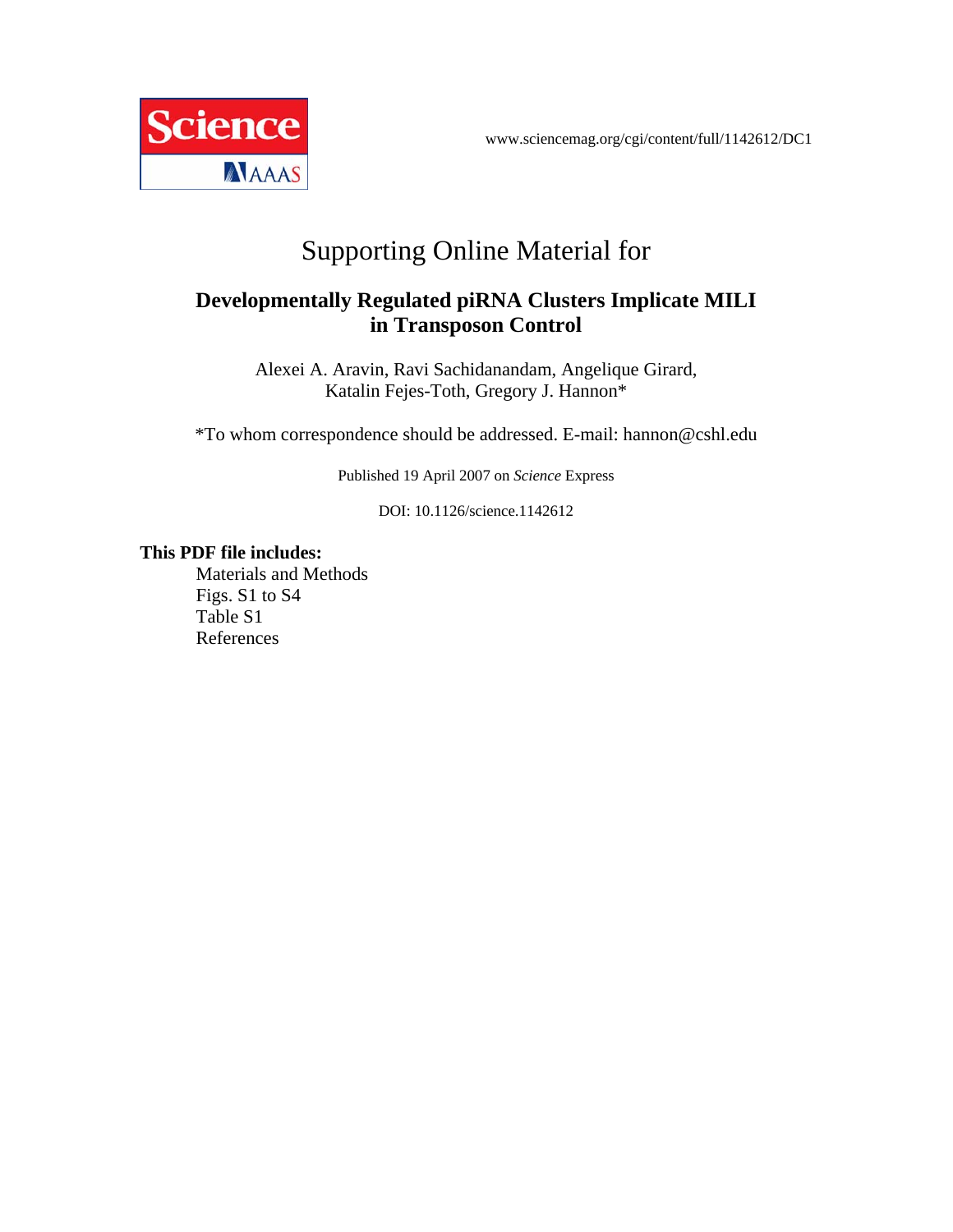#### **Materials and Methods**

#### *Mouse strains*

CD-1 wild-type mice of specific ages were purchased from Charles River Lab and used for purification of Mili RNP complexes and isolation of testis RNA for Northern hybridization. The Mili knock-out strain was obtained from Haifan Lin (Yale University) and is described in (*1*).

#### *Antibody, immunoprecipitation of Mili RNP complexes and small RNA cloning*

MILI peptides, DPVRPLFRGPTPVHPSQ (MILI-N, amino acids 2-18) and VRKDREEPRSSLPDPS (MILI-N2, amino acids 107-122), were conjugated to KLH and used for polyclonal antibody production (Covance). Antibodies were affinity purified on a peptide-conjugated resin (Sulfolink, Pierce Biochemicals). Immunoprecipitation of MILI RNP complexes and RNA isolation and labeling was performed as described in (*2*). For small RNA cloning, immunoprecipitations with MILI-N and MILI-N2 antibodies were performed in parallel. Two cDNA libraries were created and sequenced separately. After preliminary analysis, sequences were pooled. For labeling of MILI-bound RNA, the anti-MILI-N2 antibody was used for immunoprecipitation. Small RNA cloning and 454 sequencing of small cDNA libraries were performed as described in (*3*)*.*

#### *Northern hybridization*

Northern hybridization was performed as described in (*4*) using either 10 µg of total testis RNA isolated using Trizol (Invitrogen) or RNA isolated from immunoprecipitated MILI complexes. For MILI-bound RNAs, each northern lane corresponded to an IP from 1-2 testes. The oligonucleotide probes used for hybridization were as follows: pre-pachytene piRNA (corresponds to sense SINE B1): 5'- TGGCTGTCCTGGAACTCACTYTGT, pachytene piRNA (corresponds to the chr.17 piRNA cluster): 5'-TCCTTGTTAGTTCTCACTCGTCTTTTA, let-7 miRNA: 5'- ACTATACAACCTACTACCTCA. For LNA probes, hybridization was carried out at 65 degrees.

#### *Semi-quantitative RT-PCR*

For RT-PCR 1  $\mu$ g of total testis RNA was treated with DNaseI (Invitrogen) and reverse- transcribed using an oligo-dT primer and SuperScriptIII (Invitrogen). PCR on L1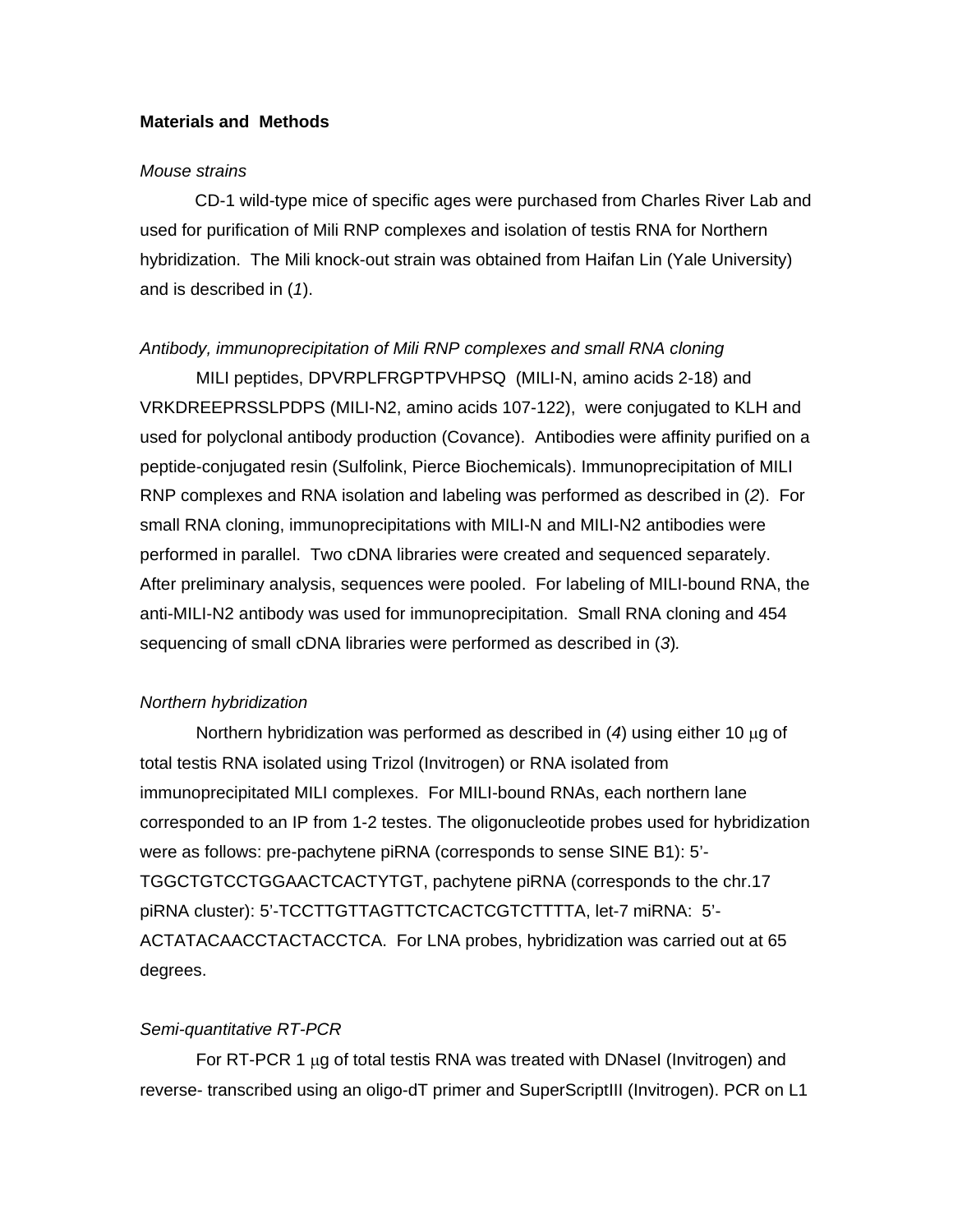and IAP transcripts was done according to standard procedures using SybrGreen PCR master mix (Applied Boisystems) on a Dyad Disciple PCR unit (BioRad) using 60°C for the annealing and polymerization steps. Amplification with primers corresponding to actin mRNA was performed in parallel and used for normalization. Mili-mutant and wildtype samples from the same litters were used for all comparisons. The following primers were used: actin forward: 5' CGGTTCCGATGCCCTGAGGCTCTT, actin reverse: 5' CGTCACACTTCATGATGGAATTGA; L1 forward: 5' GAGAACATCGGCACAACAATC L1 reverse: 5' TTTATTGGCGAGTTGAGACCA, IAP forward: 5' CAGACTGGGAGGAAGAAGCA, IAP reverse: 5' ATTGTTCCCTCACTGGCAAA.

Analysis of methylation status of genomic L1 copies was performed as described in (*5*) using DNA isolated from testes and tails of 14 day-old mice.

#### *Bioinformatic analysis of piRNAs*

Analysis of piRNA sequences was done as described in (*3*). Briefly, piRNAs were cloned and sequenced using 454. Sequencing of the pre-pachytene library produced 180,769 reads, 164,739 of which (91%) could be mapped to the mouse genome (release mm8, Feb 2006) with 0-2 mismatches. This population (pre-pachytene piRNAs) was used for further analysis. For comparison, we used 80,952 sequences from adult piRNAs (pachytene piRNAs), 71,230 of which mapped to the genome with 0-2 mismatches. Previous studies and our unpublished analyses have shown that this is reflective of the content of both Mili and Miwi complexes. The size of pre-pachytene piRNAs was similar to that of MILI-associated pachytene piRNAs with an average size of 26-28 nucleotides. Annotation categories were assigned based on the annotation of corresponding genomic sequences extracted from the UCSC genome browser. For subsequent analysis, including cluster extraction, only sequences that had a perfect match to the mouse genome were considered.

To extract piRNA clusters the genome was scanned using a 10 kB window. Windows that had more than 10 uniquely mapping piRNAs were extracted and neighboring windows were merged. The exact boundaries of the clusters were then identified by starting 10 kB upstream and downstream of each candidate cluster and walking inwards until a piRNA was found that was less than 2 kB from its nearest neighbor. These were considered as the cluster boundaries. Clusters for piRNA mapping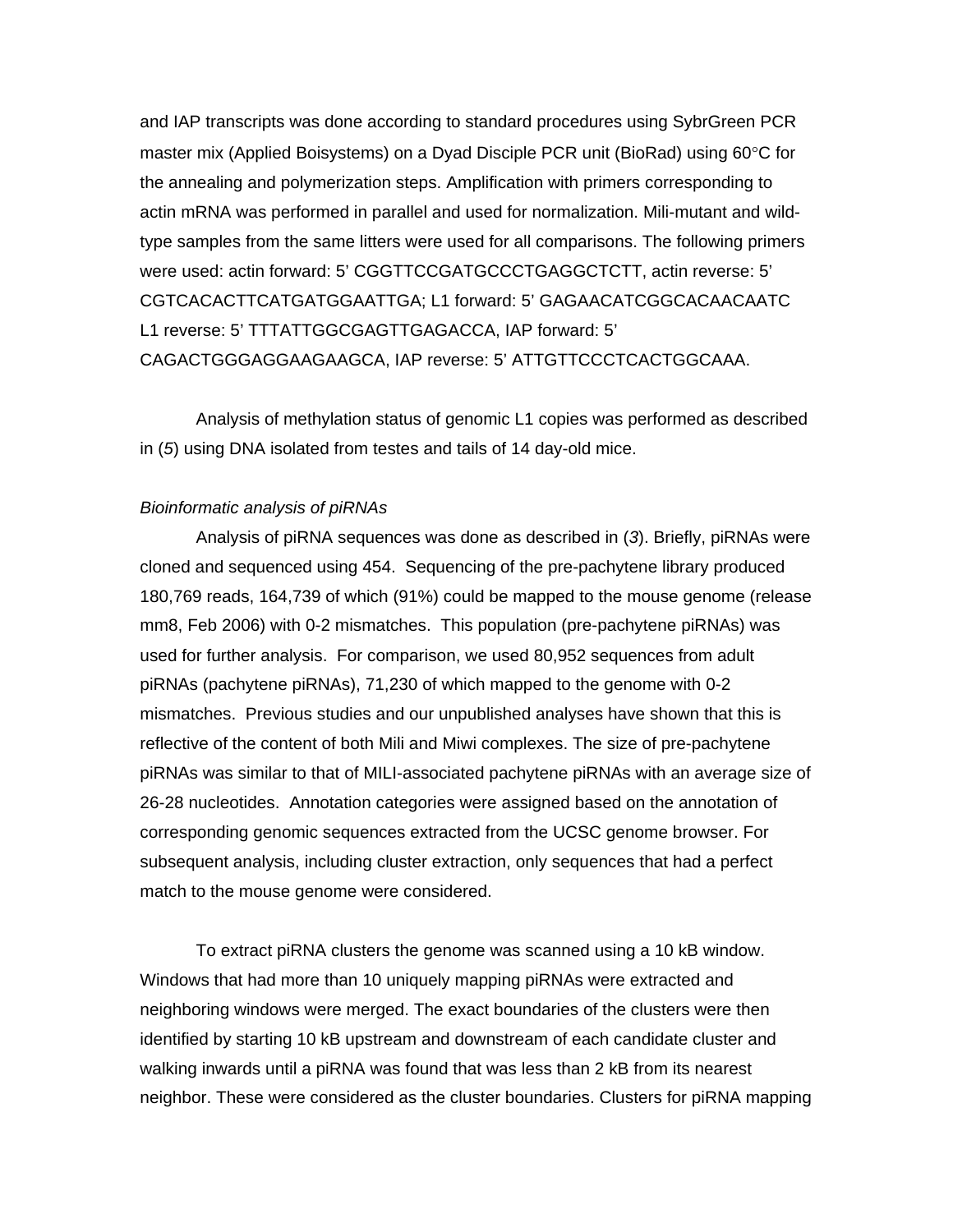to plus and minus genomic strands were extracted separately and then analyzed for relationships to each other.

To identify sequences that match the consensuses for transposable elements, piRNA were aligned to consensus sequences from release 11.08 of Repbase ([www.girinst.org/\)](http://www.girinst.org/). The following consensuses were used: B1\_Mus1 for B1 SINE, L1\_MM (Genbank M29324) for LINE L1 and IAPLTR1a\_I\_MM for the IAP retrotransposon. Matches of piRNA to consensus sequences with up to three mismatches were recovered and included in the analysis. 10nt offset partners and nucleotide biases were calculated for piRNAs matching B1, L1 and IAP consensuses as described in (*3*).



#### **Supplementary figures and Legends**

**Figure S1. Developmental time course of an IAP piRNA.** Total RNA was prepared from testes of mice of the indicated age. Northern blotting was done with an LNA probe (GTCCATCTGACGGCAGAACTGCTGAAA) complementary to a piRNA that matched IAP.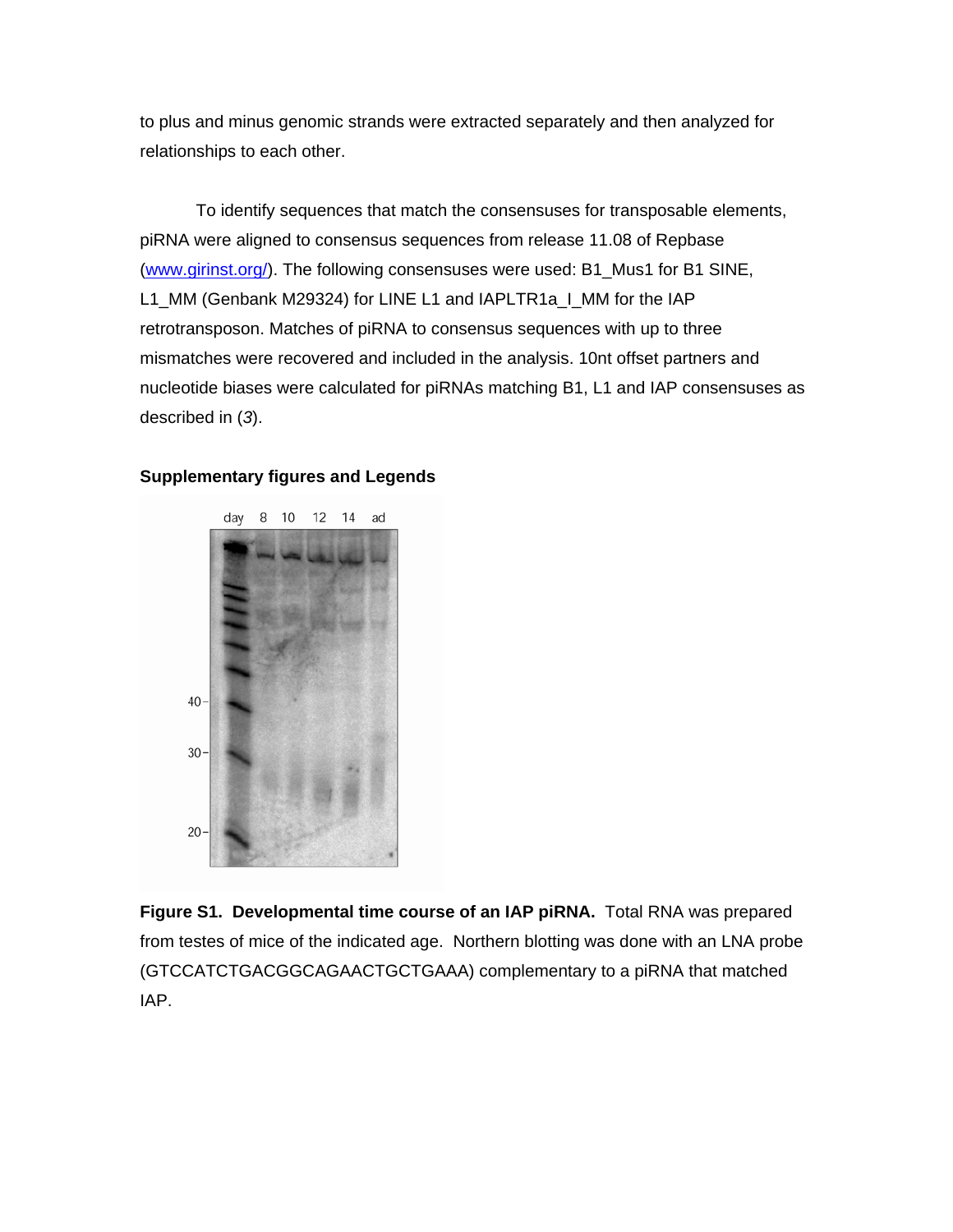

**Figure S2. Distribution of pachytene and pre-pachytene piRNAs corresponding to major repeat classes according to their number of genomic mappings.** 



**Figure S3. The density of uniquely-mapped or total piRNAs was plotted for a genic pre-pachytene piRNA cluster using a 60 bp sliding window.** This cluster corresponds to the 3'UTR of the Tcfcp2l gene and harbors fragments of different transposable elements. Transposable element fragments, separated by type, are indicated as red boxes on the plus genomic strand and as blue boxes on the minus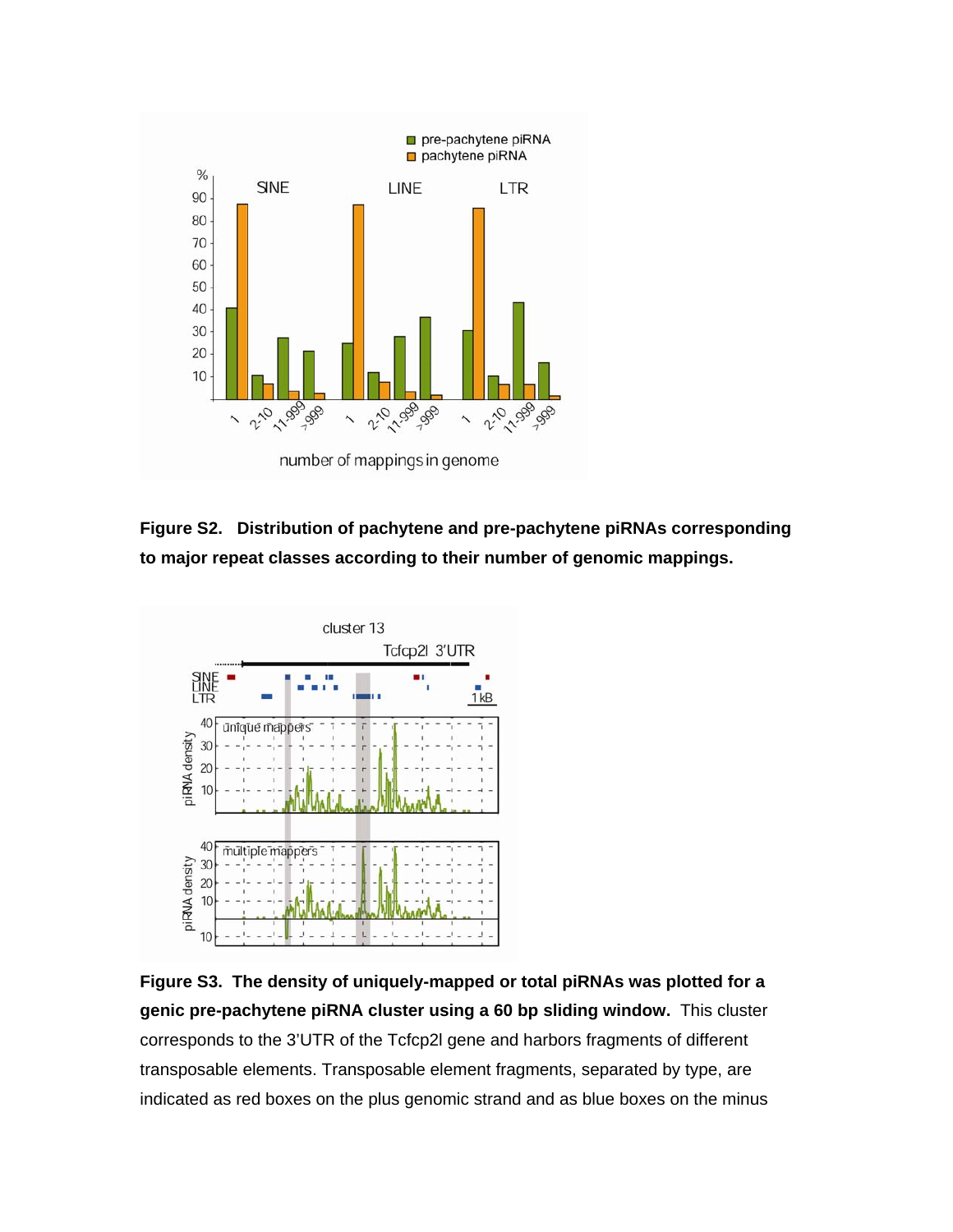strand. Some of the transposon fragments have matches to piRNA that have multiple mappings in the genome (shadowed).



**Figure S4. A fraction of pachytene and pre-pachytene piRNAs corresponds to consensus transposon sequences. (A)** Fractions of the total piRNA population corresponding to SINE B1, L1 and IAP consensus sequences are shown. A consensus match is defined by a piRNA with up to three mismatches. **(B)** piRNAs were assigned to SINE, LINE and LTR retrotransposon categories based upon the UCSC annotation. The fraction of each category that matched to consensus B1, L1 and IAP sequences with up to three mismatches was plotted, as indicated.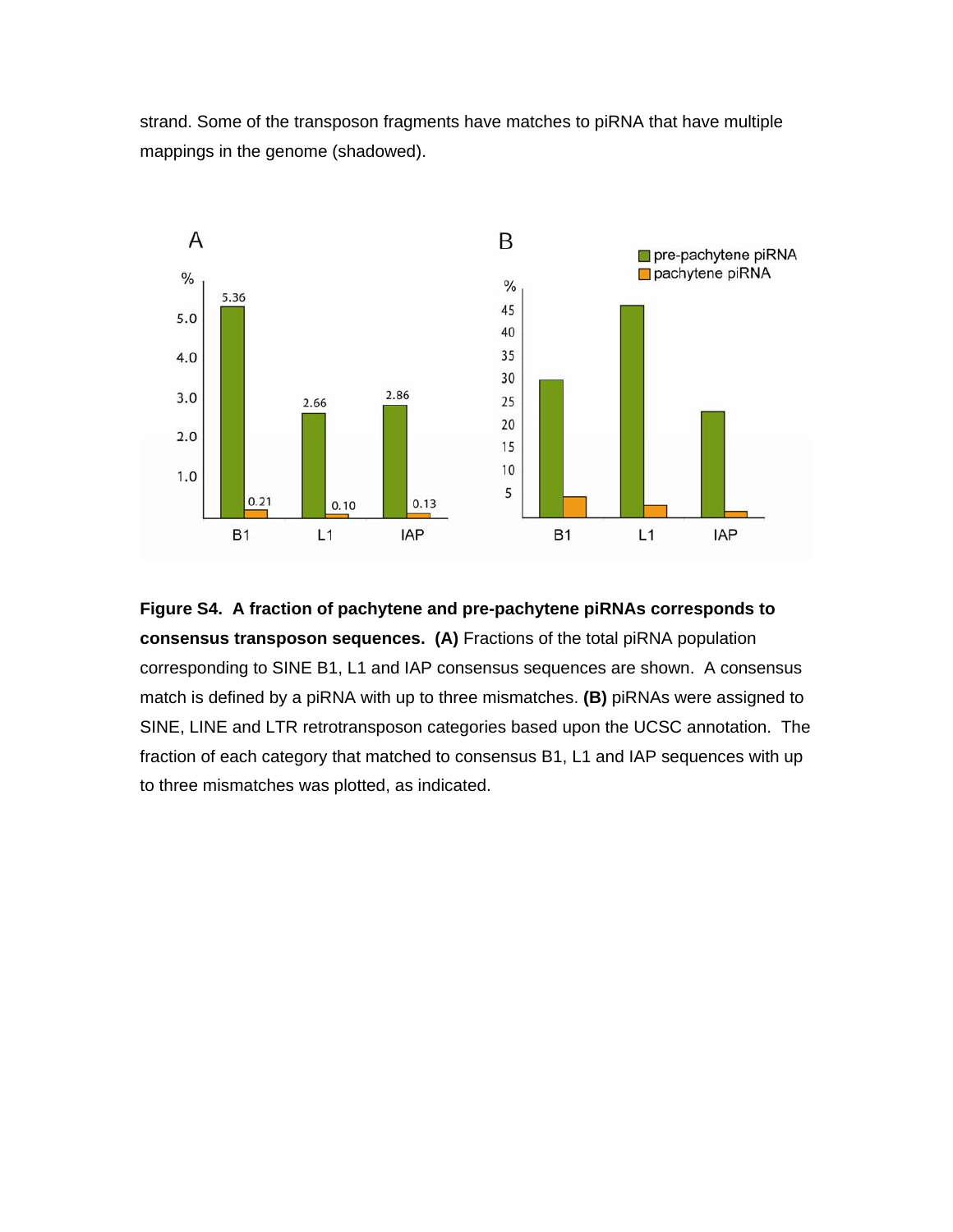# **Supplementary Tables and Legends**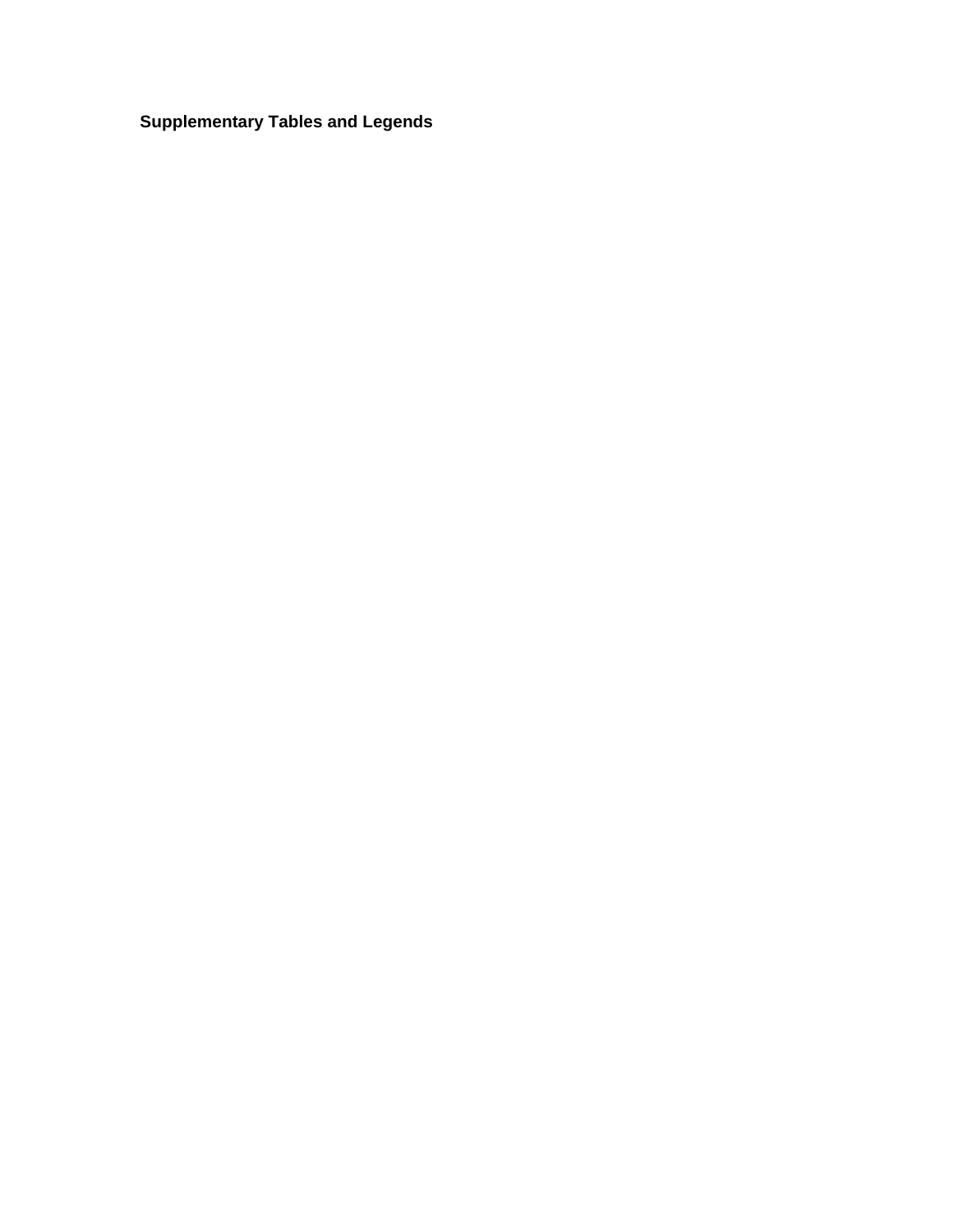| #              | Chr              | Position, genomic strand         | Size, bp | pre-pach.<br>piRNA | Number of Number of<br>pach.<br>piRNA | Annotation |
|----------------|------------------|----------------------------------|----------|--------------------|---------------------------------------|------------|
| 1              | chr7             | 75,642,492 - 75,655,838, -       | 13,346   | 1358               | 3                                     | repeat     |
| $\overline{c}$ | chr1             | 133,851,220 - 133,860,030, +     | 8,810    | 1108               | 2                                     | none       |
| 3              | chr7             | 6,177,404 - 6,256,525, -         | 79,121   | 877                | $\overline{c}$                        | repeat     |
| 4              | chr10            | 82,790,090 - 82,887,066, +       | 96,976   | 711                | 1                                     | repeat     |
| 5              | chr1             | 158,477,753 - 158,490,597, +     | 12,844   | 648                | 3                                     | none       |
| 6              | chr <sub>8</sub> | 120,091,265 - 120,101,735, +     | 10,470   | 641                | 28                                    | none       |
| $\overline{7}$ | chr3             | 95,267,256 - 95,275,985, -       | 8,729    | 533                | $\overline{2}$                        | repeat     |
| 8              | chr4             | 56,961,173 - 56,974,256, -       | 13,083   | 493                | 1                                     | repeat     |
| 9              | chr11            | 79,500,448 - 79,514,042, +       | 13,594   | 490                | 4                                     | none       |
| 10             | chr <sub>5</sub> | 67,671,395 - 67,679,407, -       | 8,012    | 479                | 1                                     | none       |
| 11             | chr15            | 103,020,013 - 103,027,778, -     | 7,765    | 432                | 12                                    | intron     |
| 12             | chr4             | 107,673,192 - 107,679,793, -     | 6,601    | 400                | 0                                     | intron     |
| 13             | chr1             | 120,505,026 - 120,512,597, +     | 7,571    | 376                | 0                                     | exon       |
| 14             | chr17            | 27,020,297 - 27,090,241, bi      | 69,944   | 363                | 2431                                  | none       |
| 15             | chr <sub>6</sub> | 83,328,633 - 83,334,931, -       | 6,298    | 312                | 0                                     | none       |
| 16             | chr4             | 134,684,535 - 134,690,030, -     | 5,495    | 308                | 0                                     | none       |
| 17             | chr9             | 114,356,025 - 114,362,438, -     | 6,413    | 299                | $\overline{c}$                        | none       |
| 18             | chr16            | 17, 170, 949 - 17, 176, 785, +   | 5,836    | 297                | 0                                     | exon       |
| 19             | chr15            | 102,107,929 - 102,127,014, +     | 19,085   | 294                | 0                                     | repeat     |
| 20             | chr17            | 83,482,678 - 83,510,279, -       | 27,601   | 282                | 0                                     | none       |
| 21             | chr1             | 34,757,936 - 34,764,450, -       | 6,514    | 278                | 3                                     | exon       |
| 22             | chr <sub>8</sub> | 107,237,589 - 107,247,002, -     | 9,413    | 272                | 4                                     | none       |
| 23             | chr10            | 60,823,757 - 60,830,390, -       | 6,633    | 268                | 36                                    | none       |
| 24             | chr1             | 90,090,090 - 90,097,810, -       | 7,720    | 267                | $\mathbf 1$                           | none       |
| 25             | chr9             | 43,894,139 - 43,903,895, -       | 9,756    | 267                | 66                                    | none       |
| 26             | chr15            | 83, 181, 482 - 83, 188, 123, -   | 6,641    | 258                | 104                                   | none       |
| 27             | chr <sub>6</sub> | 128, 135, 608 - 128, 166, 126, - | 30,518   | 252                | 160                                   | none       |
| 28             | chr14            | 63,766,185 - 63,776,201, -       | 10,016   | 250                | 1                                     | none       |
| 29             | chr1             | 162,840,654 - 162,856,978, -     | 16,324   | 249                | 4                                     | none       |
| 30             | chr9             | 119,282,055 - 119,289,607, +     | 7,552    | 246                | 1                                     | none       |
| 31             | chr19            | 10,049,743 - 10,052,044, +       | 2,301    | 244                | 3                                     | exon       |
| 32             | chr10            | 126,394,483 - 126,402,840, +     | 8,357    | 240                | 0                                     | exon       |
| 33             | chr12            | 82,633,879 - 82,643,186, -       | 9,307    | 233                | 1                                     | none       |
| 34             | chr18            | 60,810,093 - 60,817,376, -       | 7,283    | 233                | 0                                     | exon       |
| 35             | chr1             | 172,030,325 - 172,049,163, -     | 18,838   | 232                | 1                                     | none       |
| 36             | chr15            | $81,650,732 - 81,654,021, +$     | 3,289    | 229                | 0                                     | exon       |
| 37             | chr17            | 24,690,047 - 24,692,442, -       | 2,395    | 212                | 1                                     | none       |
| 38             | chr4             | 107,727,292 - 107,733,799, -     | 6,507    | 211                | 0                                     | none       |
| 39             | chr <sub>5</sub> | $3,525,373 - 3,536,813, +$       | 11,440   | 204                | 0                                     | none       |
| 40             | chr <sub>8</sub> | 112,615,680 - 112,622,629, -     | 6,949    | 203                | $\mathbf 2$                           | none       |
| 41             | chr11            | 120,441,466 - 120,449,626, -     | 8,160    | 200                | 1                                     | none       |
| 42             | chr11            | 97,205,214 - 97,214,156, +       | 8,942    | 191                | 0                                     | exon       |
| 43             | chr15            | 89, 375, 833 - 89, 387, 924, +   | 12,091   | 190                | 0                                     | intron     |
| 44             | chr7             | 63,765,631 - 63,770,015, -       | 4,384    | 183                | 0                                     | none       |
| 45             | chr16            | 16,831,275 - 16,843,148, +       | 11,873   | 182                | 1                                     | exon       |
| 46             | chr16            | 17,397,339 - 17,400,573, +       | 3,234    | 180                | 0                                     | exon       |
| 47             | chr18            | 65,750,674 - 65,762,764, +       | 12,090   | 180                | 0                                     | intron     |
| 48             | chr12            | 88,055,528 - 88,063,452, -       | 7,924    | 176                | 1                                     | exon       |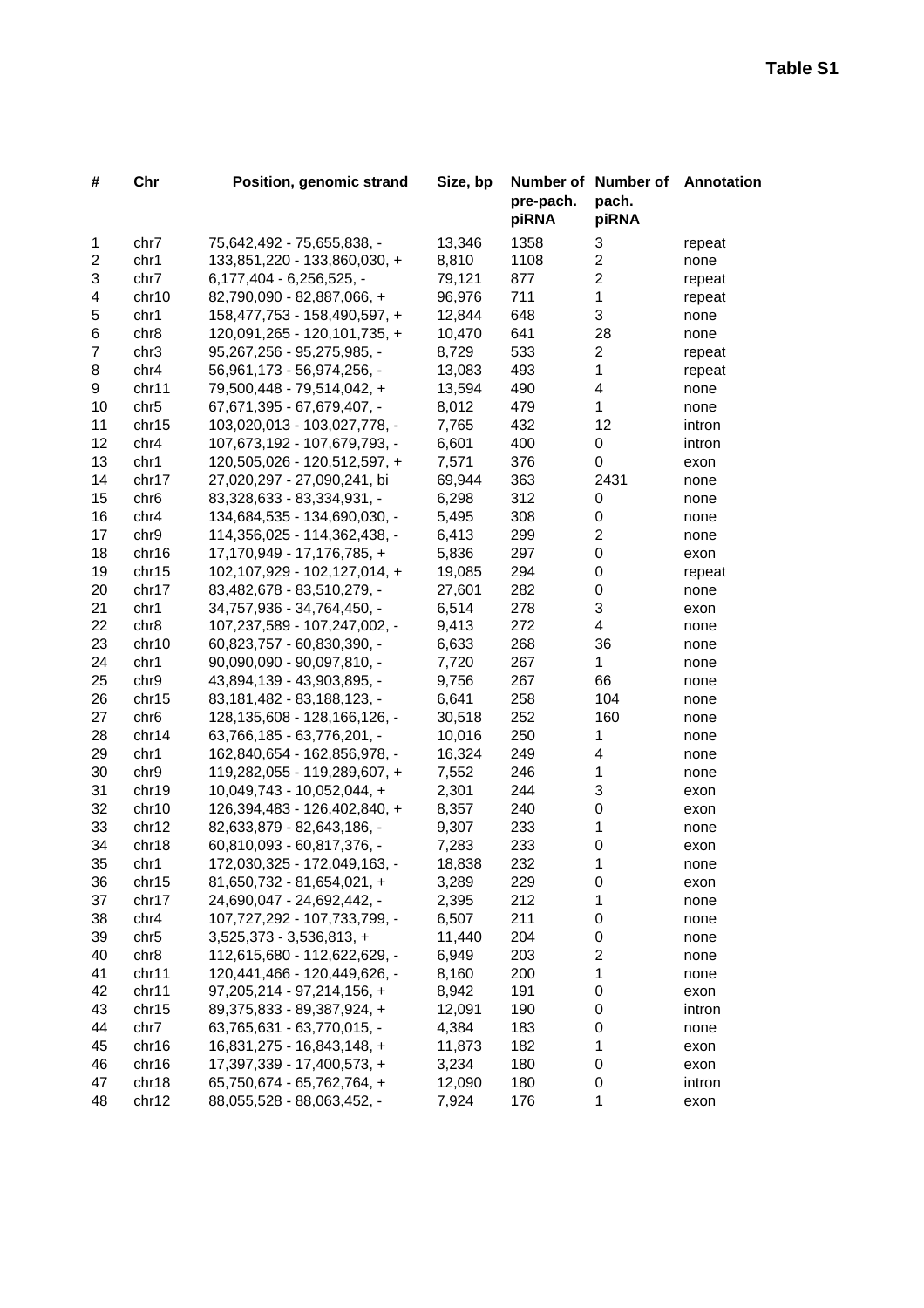| 49  | chr1             | $95,642,274 - 95,652,282, +$     | 10,008 | 175 | 0              | exon   |
|-----|------------------|----------------------------------|--------|-----|----------------|--------|
| 50  | chr19            | 44,621,734 - 44,630,336, +       | 8,602  | 174 | 1              | exon   |
| 51  | chr <sub>2</sub> | 154, 222, 676 - 154, 230, 576, + | 7,900  | 172 | 3              | exon   |
| 52  | chr9             | 44,042,546 - 44,050,005, -       | 7,459  | 169 | 0              | repeat |
| 53  | chr11            | 109,212,267 - 109,216,836, +     | 4,569  | 168 | $\overline{2}$ | exon   |
| 54  | chr7             | 29,842,606 - 29,848,842, +       | 6,236  | 168 | 44             | none   |
| 55  | chr <sub>5</sub> | 143, 132, 179 - 143, 137, 613, - | 5,434  | 167 | 1              | none   |
| 56  | chr <sub>2</sub> | 28,644,624 - 28,656,948, -       | 12,324 | 164 | 0              | none   |
| 57  | chr1             | 167,702,059 - 167,711,925, -     | 9,866  | 160 | 2              | none   |
| 58  | chr13            | 55,321,807 - 55,330,420, +       | 8,613  | 156 | 0              | none   |
| 59  | chr16            | 24,898,564 - 24,907,454, +       | 8,890  | 156 | 0              | none   |
| 60  | chr14            | 25,926,547 - 25,933,899, +       | 7,352  | 151 | 0              | none   |
| 61  | chr9             | 95,989,096 - 95,993,218, +       | 4,122  | 151 | 0              | none   |
| 62  | chr <sub>6</sub> | 120,852,314 - 120,860,725, +/-   | 8,411  | 149 | 3              | exon   |
| 63  | chr4             | 135,812,545 - 135,821,294, +     | 8,749  | 148 | 0              | exon   |
| 64  | chr <sub>6</sub> | 85,435,439 - 85,450,015, -       | 14,576 | 142 | 0              | none   |
| 65  | chr12            | 111,710,643 - 111,714,637, +     | 3,994  | 141 | 2              | exon   |
| 66  | chr11            | 97,490,862 - 97,501,383, +       | 10,521 | 139 | 0              | none   |
| 67  | chr13            | $55,141,942 - 55,144,453, +$     | 2,511  | 138 | 1              | exon   |
| 68  | chr11            | 98,712,231 - 98,720,202, +       | 7,971  | 137 | 1              | exon   |
| 69  | chr3             | 51,312,642 - 51,338,292, +       | 25,650 | 134 | 1              | intron |
| 70  | chr9             | 27,095,487 - 27,105,823, +       | 10,336 | 134 | 0              | none   |
| 71  | chr10            | 41,870,382 - 41,874,675, -       | 4,293  | 132 | 0              | none   |
| 72  | chr <sub>5</sub> | 115,404,192 - 115,417,419, -     | 13,227 | 129 | 1              | none   |
| 73  | chr11            | 60,593,663 - 60,603,926, +       | 10,263 | 127 | 1              | none   |
| 74  | chr4             | 132,464,195 - 132,471,688, +     | 7,493  | 124 | 2              | exon   |
| 75  | chr9             | 114,253,503 - 114,261,022, +     | 7,519  | 123 | 0              | intron |
| 76  | chr4             | 45,417,318 - 45,421,237, -       | 3,919  | 120 | 0              | exon   |
| 77  | chr4             | 56,900,267 - 56,903,599, +       | 3,332  | 120 | 6              | repeat |
| 78  | chr16            | 13,325,893 - 13,331,028, +       | 5,135  | 119 | 0              | none   |
| 79  | chr19            | 44, 354, 546 - 44, 359, 929, +   | 5,383  | 119 | 0              | exon   |
| 80  | chr11            | 75,384,589 - 75,399,131, +       | 14,542 | 117 | 4              | none   |
| 81  | chr11            | 105,870,804 - 105,875,085, +     | 4,281  | 117 | 2              | exon   |
| 82  | chr4             | 59,993,482 - 59,998,568, +       | 5,086  | 114 | 0              | exon   |
| 83  | chr <sub>6</sub> | 40,331,234 - 40,338,983, -       | 7,749  | 114 | 0              | none   |
| 84  | chr15            | 81,280,259 - 81,284,591, +       | 4,332  | 113 | 0              | repeat |
| 85  | chr <sub>8</sub> | 113,890,294 - 113,894,779, -     | 4,485  | 113 | 31             | exon   |
| 86  | chr <sub>2</sub> | 120,384,322 - 120,398,281, +     | 13,959 | 111 | 0              | none   |
| 87  | chr2             | 33,272,487 - 33,277,113, -       | 4,626  | 110 | 1              | exon   |
| 88  | chr18            | 33, 324, 316 - 33, 328, 485, -   | 4,169  | 107 | 0              | exon   |
| 89  | chr1             | 95,195,653 - 95,203,598, +       | 7,945  | 106 | 0              | repeat |
| 90  | chr11            | 95,580,504 - 95,587,832, +       | 7,328  | 105 | 10             | none   |
| 91  | chr11            | 117,530,316 - 117,548,410, +     | 18,094 | 105 | 1              | none   |
| 92  | chr15            | 102,261,049 - 102,263,769, +     | 2,720  | 105 | 0              | none   |
| 93  | chr <sub>6</sub> | 83,772,082 - 83,775,488, -       | 3,406  | 105 | 1              | exon   |
| 94  | chr7             | 27,893,829 - 27,905,917, +       | 12,088 | 105 | 0              | none   |
| 95  | chr <sub>8</sub> | 114,040,708 - 114,044,123, -     | 3,415  | 103 | 0              | none   |
| 96  | chr10            | 77,591,109 - 77,596,362, -       | 5,253  | 102 | $\mathbf{1}$   | none   |
| 97  | chr17            | 83,520,533 - 83,540,167, -       | 19,634 | 102 | 0              | repeat |
| 98  | chr2             | 26,711,197 - 26,730,086, -       | 18,889 | 102 | 0              | exon   |
| 99  | chr <sub>8</sub> | 109,900,441 - 109,908,244, +     | 7,803  | 102 | $\overline{c}$ | none   |
| 100 | chr13            | 64, 202, 207 - 64, 205, 825, -   | 3,618  | 101 | 0              | none   |
|     |                  |                                  |        |     |                |        |